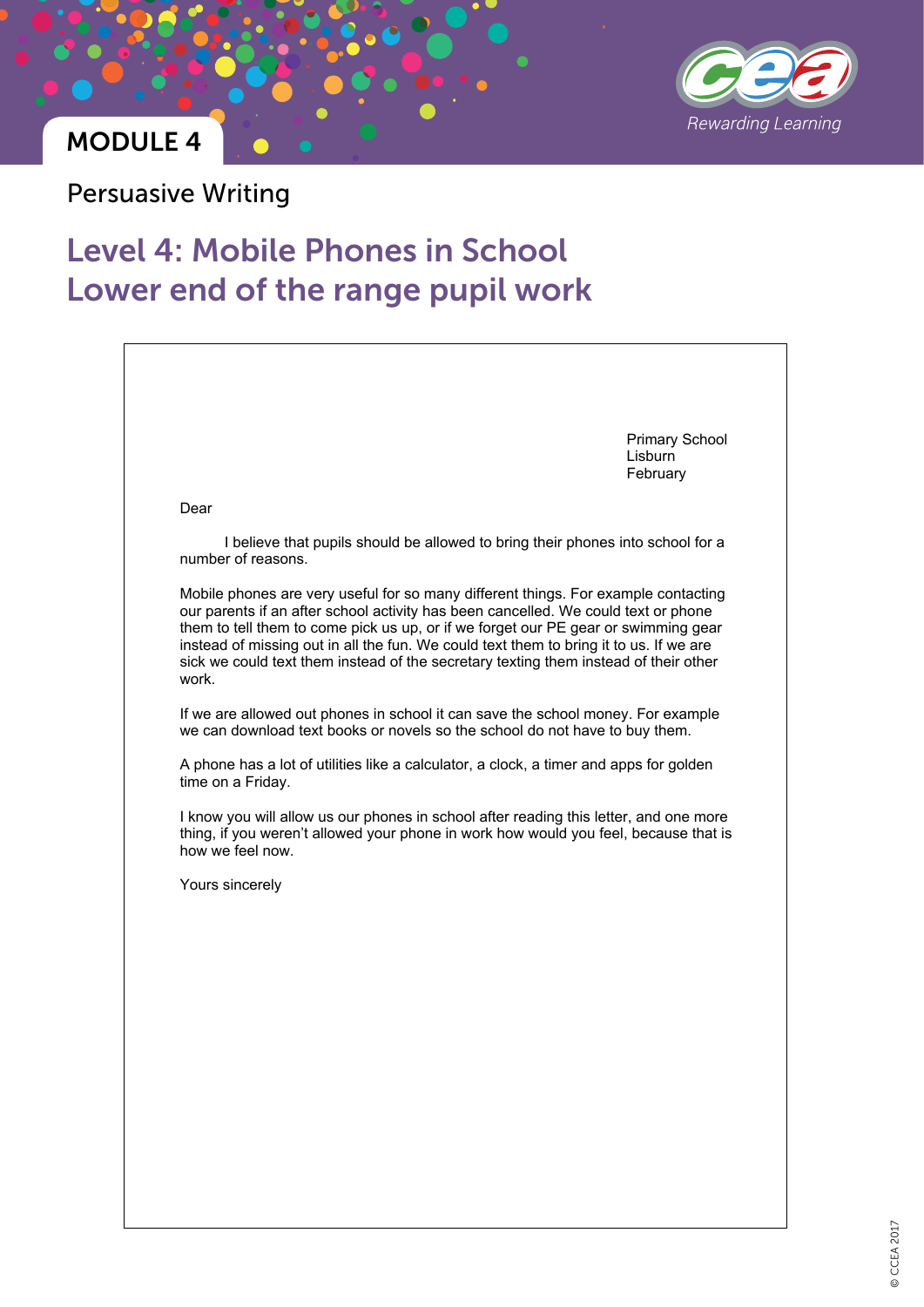

#### MODULE 4

Persuasive Writing

# Level 4: Mobile Phones in School Middle of the range pupil work